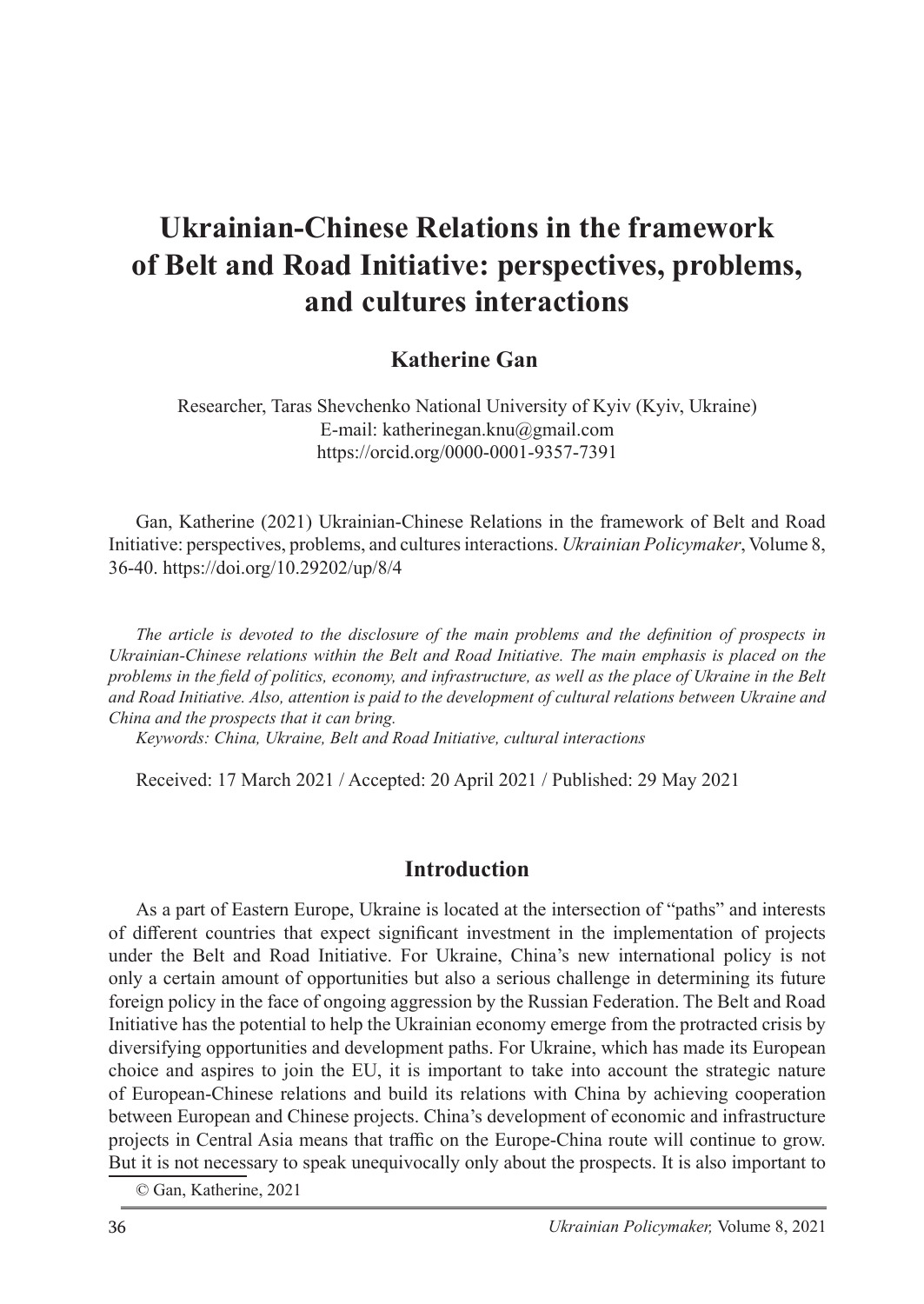note what challenges Ukraine will have to take to achieve maximum efficiency within the Belt and Road Initiative and what it may face in the framework of this cooperation.

## **What the Belt and Road Initiative is and what is it for Ukraine?**

In the fall of 2013, during his state visits to Kazakhstan and Indonesia, Chinese President Xi Jinping announced China's intention to create a global international project uniting the Silk Road Economic Belt and the 21st Century Maritime Silk Road – One Belt One Road (OBOR) or Belt and Road Initiative (BRI) since 2016, when Chinese governors considered that the concept of "initiative" would be more appropriate for understanding the essence of the project and would not cause misunderstandings and controversies. In November of the same year, the third plenary meeting of the 18<sup>th</sup> Central Committee of the Chinese Communist Party transformed the Belt and Road Initiative into a national strategy. In 2017, this initiative was included in the Constitution of the PRC (Constitution of the People's Republic of China, 2018).

As of March 2021, China has signed 200 documents of cooperation on the joint construction of the BRI with 141 countries (out of 27 European countries, including Ukraine) and 31 international organizations (Belt and Road Portal, 2021). The essence of this Chinese initiative is to find, form, and promote a new model of international cooperation and development by strengthening the existing regional and global mechanisms and structures of interaction with China's participation.

Based on the continuation and development of the spirit of the ancient Silk Road, the Belt and Road Initiative calls for the development of new economic partnerships, stimulating the economic development of the countries involved, strengthening cultural exchanges and ties in all areas between different civilizations, and promoting peace and sustainable development. In the preamble of "Building the Belt and Road: Concept, Practice, and China's Contribution." It is stated that "The initiative is a Chinese program whose goal is to maintain an open world economic system, and achieve diversified, independent, balanced, and sustainable development, and also a Chinese proposal intended to advance regional cooperation, strengthen communications between civilizations, and safeguard world peace and stability" (Office of the Leading Group, 2017: 1-2).

## **Perspectives & Problems**

The place and role of Ukraine in the BRI corridors being created today are unclear. Each of the three mainland routes – northern (China-Mongolia-Russia), central ("New Eurasian land bridge" through Kazakhstan-Russia-Belarus-Poland), and southern ("New Silk Road" through Kazakhstan-Uzbekistan-Turkmenistan-Iran) Turkey) – bypasses our territory. Ukraine can take part in them but as a voluntary investor.

One of the key problems in the fruitful development of mutually beneficial relations between Ukraine and China is military aggression by the Russian Federation. Given this situation, the issue of diversification of transport and transit connections for Ukraine has gained more than ever actual value. Therefore, the New Silk Road initiative offers Ukraine a very real alternative. But the Chinese side did not initially consider Ukraine as a participant in the project. And only in September 2015 in Beijing, as part of a meeting of the intergovernmental subcommittee on trade, the Ukrainian side managed to convince China to include Ukraine in the New Silk Road project.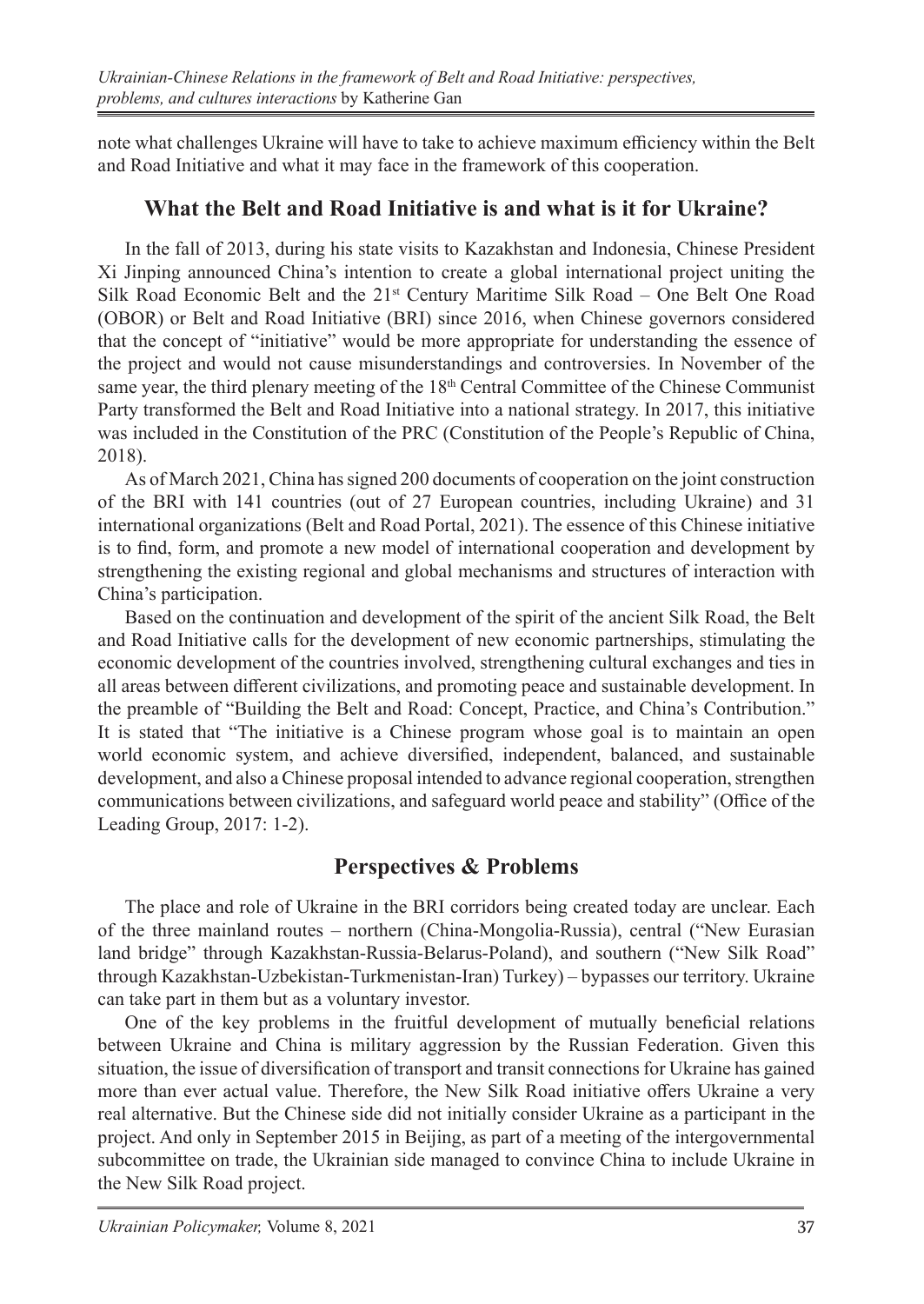The issue of Ukraine's participation in an alternative overland route to China bypassing Russia became especially acute for Ukraine in January 2016. In the conditions of the Russian-Ukrainian transit war initiated by the Russian side, Ukrainian transit through Russian territory was blocked on January 4, 2016 (Russia's "transit war," 2018).

That is why it is so important for Ukraine to support China's development of the Trans-Caspian route, which connects Europe with Kazakhstan and China through the Caucasus and the Caspian Sea. In 2017, a plan was signed between Ukraine and China, in which the parties agreed to jointly promote the implementation of cooperation projects and the BRI initiative within this route (Action Plan, 2017).

He has already allowed Ukraine to circumvent Russia's ban on the transit of Ukrainian goods by sending goods through the Black Sea, Georgia, and Azerbaijan. This indicates that BRI has great potential to develop markets, increase prosperity and strengthen stability throughout the Euro-Asian space. However, this route is not essential for cooperation between China and European countries and has low profitability and takes more time to transport goods, which slows down the development of trade and economic ties. Nevertheless, according to the Customs Service of Ukraine, in 2020, China became the leader in trade with Ukraine. Its share in foreign trade in 2020 was 13.1% or \$ 15.4 million in monetary terms. Thus, Ukraine imported \$ 8.3 billion worth of goods from China and exported \$ 7.1 billion (State Customs Service of Ukraine, 2021). This makes China our main economic partner. Fruitful cooperation can increase the volume of trade. According to the World Bank, in the long run, until 2030, by participating in the initiative, Ukraine will be able to increase exports by \$ 1.4-1.7 billion more than expected. At the same time, the additional increase in imports will be 4.2-4.7 billion dollars, which in turn will lead to an increase in the trade deficit (The World Bank, 2019).

Other prospects that can be traced include the expansion of access for Ukrainian agricultural products to Chinese markets, the promotion of investment projects for the development of transport infrastructure, the development of the energy and financial sectors, e-commerce, and tourism.

One of the possible future problems that may arise with the cooperation of Ukraine and China is that Ukraine may fall into a debt trap. China has repeatedly been accused by experts and governments of various countries of implementing debt traps to increase its geopolitical power. In this case, of course, it is important to note that the Ukrainian government should not consider Chinese investment as a solution to the budget deficit. It is necessary to establish cooperation on mutually beneficial terms based on mutual understanding, because only in this way will we be able to achieve success in the implementation of joint projects.

Also, the consequences of lifting the moratorium on land in Ukraine could be a serious problem. Even though this is a requirement of the IMF, Ukraine delayed this moment. In cooperation with China, this could attract additional investment and at the same time make Ukraine hostage to a situation in which the land will be in the hands of international corporations or Chinese companies and will no longer be the chief manager of its agricultural territories.

#### **Cultures Interactions: Up-to-date Overview**

Cultural relations between Ukraine and China have been developing since Soviet times. After Ukraine proclaimed its independence, these relations deepened. In 2001, after a meeting of the commission on cooperation in the field of culture, the result was the signing of a plan for cultural cooperation for 2002-2006. This was repeated in 2009 as well. (Embassy of Ukraine, 2020).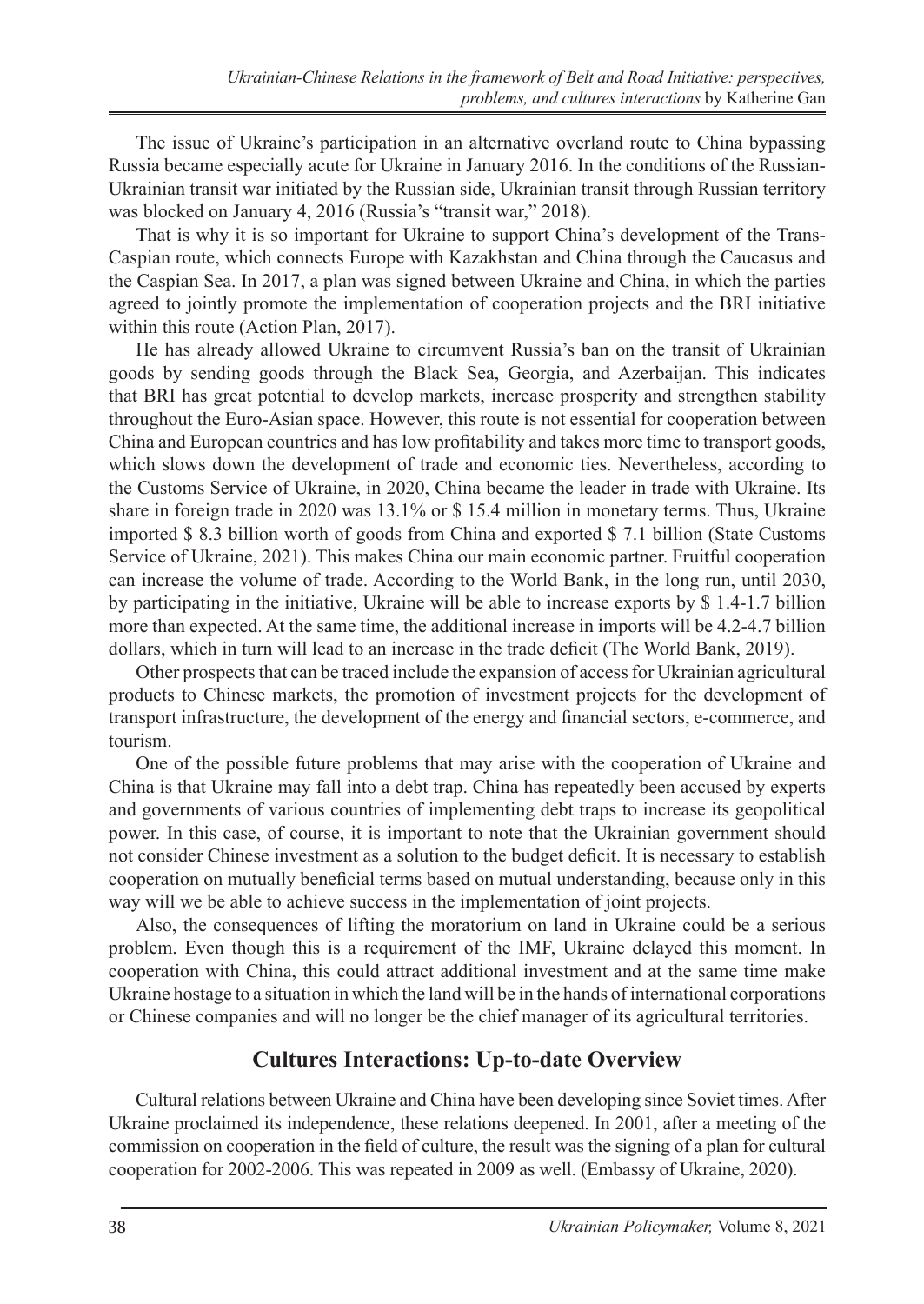Now, Ukraine and China continue to actively develop mutual relations in the field of culture and education. The latter has been especially emphasized by both sides lately. On June 23, 2017, between the Minister of Education of China Chen Baosheng and the Minister of Education of Ukraine Lilia Grynevych, negotiations were held during the 2nd meeting of the subcommittees of the Chinese-Ukrainian Intergovernmental Commission on Cooperation in Education, as a result of which an agreement was concluded to develop bilateral cooperation in the field of education. Thus, the work that had begun between Ukraine and China was continued.

China's education minister stressed that "the development of cooperation between the university is very important." In turn, Lilia Grynevych emphasized that "the first direction is the development of direct ties between the universities of Ukraine and China. 67 Ukrainian universities have already signed cooperation agreements with more than 200 universities, institutes, colleges and enterprises of China" (China, 2017). One of these universities is the Taras Shevchenko National University of Kyiv, where the Ukraine-China Innovation Center has been operating since 2019.

On December 5, 2017, in Kyiv, the Program of Cultural Cooperation was signed between the Ministry of Culture of Ukraine and the Ministry of Culture of the People's Republic of China for 2018-2022. The parties reached an agreement on strengthening cultural exchange within the BRI: supporting and strengthening direct contacts between cultural and artistic institutions of states, strengthening the development of bilateral cooperation in the field of film and television production, strengthening direct contacts between library and museum institutions of states, intensifying cooperation in the field of protecting cultural heritage, interest in the development of cultural and creative industries (The program, 2017).

In our opinion, an equally important element of cultural interaction today is the activity of Confucius Institutes – a system of research and educational institutions to promote the Chinese language, culture, and art – on the territory of Ukraine. This is one of the most promising areas of cooperation between Ukraine and China in the humanitarian sphere. They have established themselves as an effective platform for learning the Chinese language and cultural exchanges and providing an opportunity for many Ukrainians to receive education in China for free. In the context of deepening ties between Ukraine and China, the work of Confucius institutions is necessary. They are an effective tool for cultural diplomacy between China and Ukraine and the promotion of Ukrainian culture in the world. Confucius institutions not only contribute to the popularization of Confucian views in Ukraine but also improve understanding of China and Chinese culture. And this, in turn, has a positive effect on other areas of cooperation, such as economic, military-technical, political, and strategic (Sokol, 2016).

#### **Conclusions**

In conclusion, we would like to say that obviously cooperation between Ukraine and China promises many achievements and successes, but at the same time, it can lead to some negative consequences. It is necessary to thoroughly study the possibilities of cooperation with the PRC, consciously formulate a strategy and actively cooperate on a mutually beneficial basis. It should be noted that the development of cultural interactions between Ukraine and China is developing smoothly but steadily. We believe that improving relations in the field of culture and education will lead to the achievement of mutual understanding, and as a result, improved cooperation in other areas.